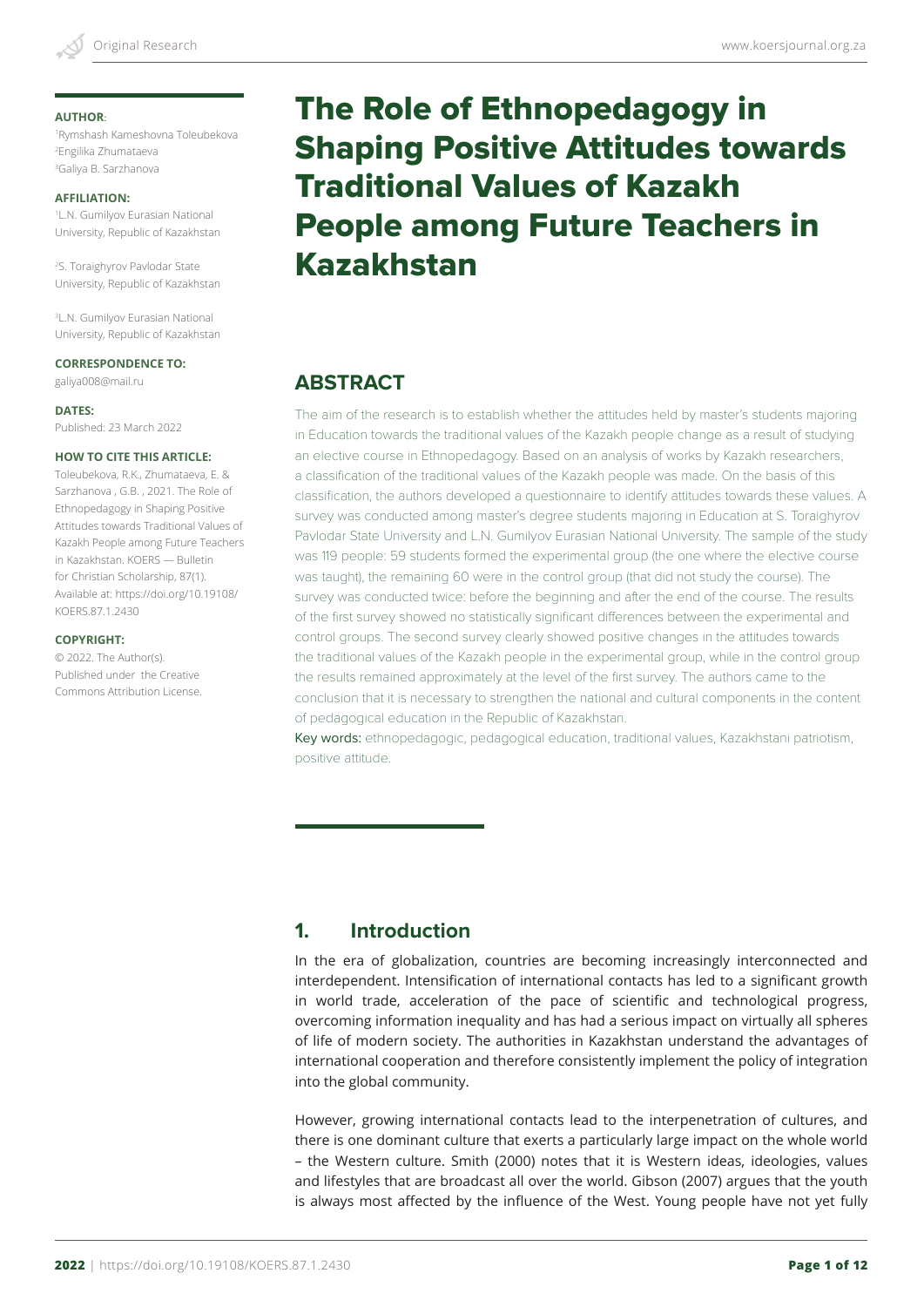formed their own ideas about values, so they are vulnerable to an outside influence to a much greater extent than adults. Thus, there is a 'clash of cultures' (Triandis, 2006) in their minds, and if the influence of the native culture is not strong enough, then Western values and behaviour patterns begin to look more attractive.

Continuity of generations is ensured by the transfer of values. This process is of key importance for any nation. If each generation does not analyse the previous experience of its nation, does not perceive and develop it, then it will not have a future and will inevitably be degraded. Abdrasilkizy (2014) correctly notes that "a generation that has not preserved its past and for whom the history starts from themselves inevitably leads its state to a spiritual crisis". Unfortunately, this problem is relevant for the modern-day Kazakh nation. In the Soviet period, our traditions and customs were called "retrogressive remnants of the Middle Ages". Young people throughout the whole Union were brought up in the same way (in the spirit of communist ideals), without taking into account the different national and cultural backgrounds. This led to the fact that many people lost touch with their culture and did not even speak their native language.

After gaining independence in 1991, the Republic began a large-scale work to revive the ancestors' cultural heritage. Since then, the number of educational institutions with the state language of instruction has been growing, much attention has been paid to teaching Kazakh language and literature, and many cultural projects have been implemented. However, another external influence is now felt by people - the expansion of the Western culture. Through the mass culture (cinema, TV shows and series, music), the Internet and other modern technologies, Kazakhstan's youth is constantly faced with ideas, attitudes and behaviours that are uncharacteristic of our culture.

With that being said, it does not mean that the influence of other cultures should be perceived as hostile only. Intercultural exchange can be beneficial. Labeş (2014) argues that globalization and the preservation of cultural identity are not mutually exclusive. Two cultures can coexist in the minds of individuals. There are tools for harmonizing the native and foreign cultures, with ethnopedagogy being probably the most effective one. Burger (1971) believes that the goal of ethnopedagogy is the attainment of syncretism, or the "reconciliation of two or more cultural systems or elements with the modification of both." Researchers in Kazakhstan agree with this idea. For example, Sh. Akhmetova (2014) argues that ethnopedagogy makes it possible to develop the right attitude towards the cultural heritage, national and universal values. At the same time, the author notes that ethno-pedagogical education is especially important for future teachers, since they are the ones who are to revive, develop and strengthen cultural traditions in the course of their professional activities.

Thus, we believe that the ethno-cultural component must be integrated into the content of pedagogical education, especially a course in Ethnopedagogy the purpose of which is to familiarize students with the history and traditions of folk education. Moreover, since the foundation of ethnopedagogy is the people's wisdom and their rich cultural and historical heritage, it can be hypothesized that such a course can contribute to the development of positive attitudes towards traditional national values among future teachers.

A detailed analysis of the works by Kazakh researchers (historians, culturologists, ethnologists, sociologists and educators) made it possible to single out seven main groups of traditional values characteristic of the Kazakh ethos:

1. Family and clan. The interests of the family, the clan are always put above one's own interests. This is expressed in respect for the woman and her role of a mother and preserver of the hearth; the cult of honouring the father as head of the family and the bearer of the family name; respect for the elders; honouring the spirit of the ancestors ("Aruakh"), and respecting the mem-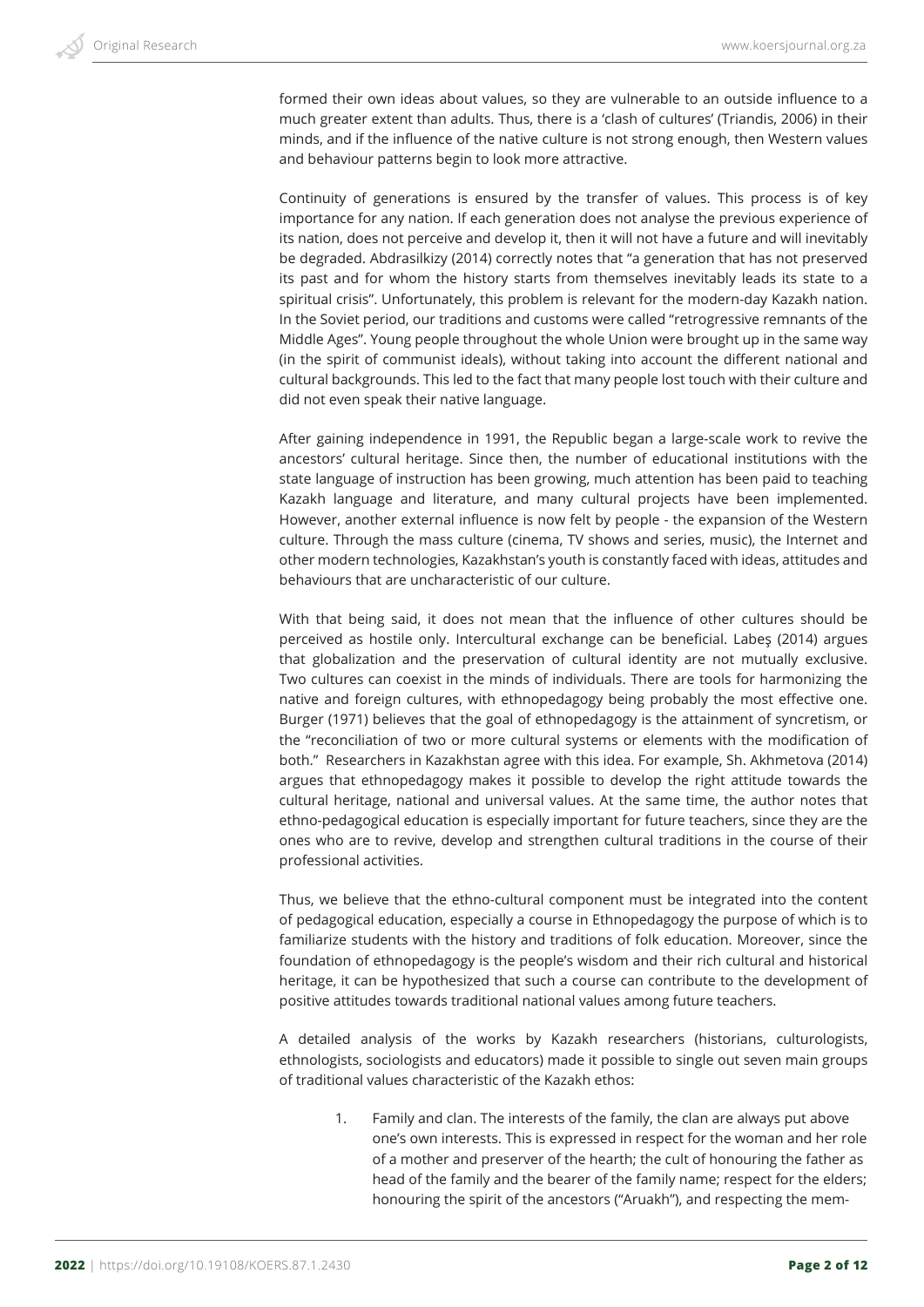ory of previous generations. In addition, such concepts as Fathers' Lands ("Ata meken" and "Ata konys") occupy a central place in the value system of Kazakhs. A Kazakh cannot exist in isolation from the family and clan.

- 2. Morality. This includes such qualities as kindness, fairness, humanity, openness, and willingness to help. According to the nomadic worldview, a person's life is a transition from the current, temporary state to the eternity ("Baki Duniye"). Everyone in this life is given a chance to become one with eternity, absoluteness. There is only one condition: to be a Human. The great Kazakh poet, educator, philosopher and thinker Abai Kunanbayev came to the conclusion that love and fairness are the beginnings of humanity. Therefore, throughout history, Kazakhs have always sought to help each other, live in harmony with their neighbours, and show friendliness and hospitality to absolutely everyone.
- 3. Striving for knowledge. Special importance has always been attached to exploring the surrounding world. Knowledge was accumulated and transmitted from generation to generation orally. Since the eighteenth century, the idea of the need for nationwide enlightenment was actively promoted. For example, Shal-Akyn Kuleke-uly was one of the first Kazakh thinkers who put forward the idea of spreading knowledge. In his opinion, education is a value and a necessary prerequisite for the intellectual, cultural, moral and spiritual development of an individual, as well as a condition for the formation and development of a mature society. Abai Kunanbayev, Ybrai Altynsarin and other outstanding enlighteners also urged their compatriots to acquire knowledge.
- 4. Harmonious coexistence with nature. The tradition of respectful and caring attitude to nature has its roots in the era of Tengrism, when there were cults of the sky, earth, water, and other elements. Since then, every Kazakh has known that it is necessary to live in harmony with the native land.
- 5. Mother tongue and culture. M. Kashgari claimed that the native language is the most important means of communication and unification of the people, an instrument of expressing the spiritual and social experience of the nation. A. Baytursynov said, "The people who have lost their language will disappear." Language is an important part of culture. It is customary to treat culture as a priceless treasure which must be carefully preserved and passed on to the next generations.
- 6. Industriousness. The children of the nomads had to become mature very early. At the age of 13-15, children were already considered adults and allowed to public meetings. They actively participated in economic and social activities. Therefore, it was important to introduce young people to trades and crafts at a young age, encourage diligence and industriousness.
- 7. Beauty and creativity. Shal-Akyn Kuleke-uly asserted that it is necessary to be able to see beauty in everything, so as not to drown in ignorance and untidiness. A special form of beauty is creativity and art. Poetry, singing and national music are of primary importance here. The Kazakh people are a singing people. Academician V. Bartold once said, "It feels like the Kazakh steppe is singing" (Toleubekova & Zhumataeva, 2007).

Cultural values can fulfil their role only if society perceives them as meaningful, important, useful and mandatory for use in everyday life. Consequently, the key question is "What is the attitude of people towards the traditional values of the Kazakh people"?

In this research, an attitude is understood as "a relatively enduring organization of beliefs, feelings, and behavioural tendencies towards socially significant objects, groups, events or symbols" (Vaughan & Hogg, 2005). Although attitudes are quite stable, they may still be modified over time with exposure to training or new experiences which serve to challenge the existing beliefs. Johnson (2012) argues that certain beliefs about how teaching should be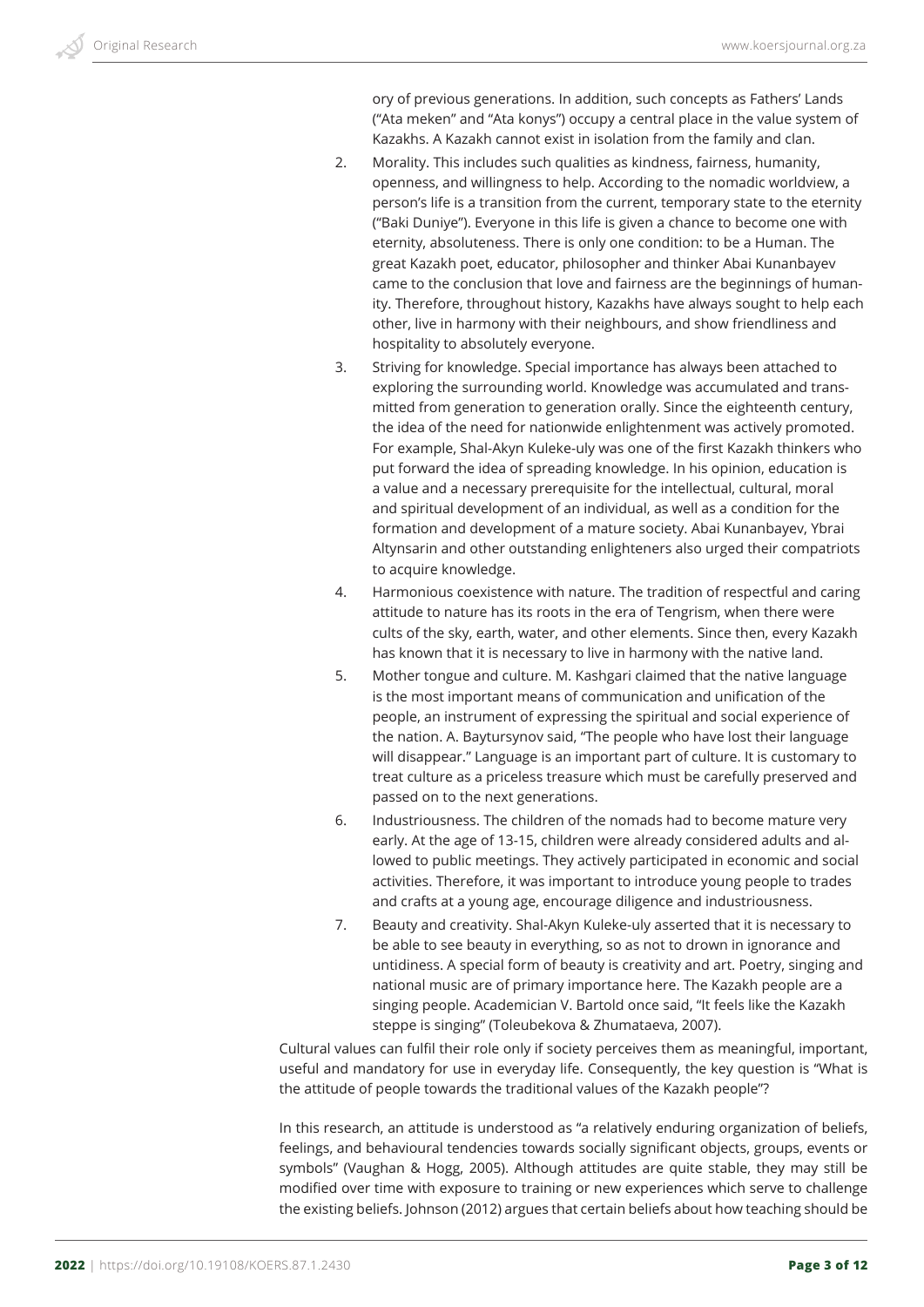carried out are formed at the stage of learning and then, consciously or not, transferred into one's own teaching. This means that if future teachers develop a positive attitude towards the national and cultural values while studying for their degrees, they are likely to keep it in the future when working with their students.

Thus, this study aims to answer two questions:

- 1. What attitudes are held by master's degree students majoring in Education towards traditional values of the Kazakh people?
- 2. Do the attitudes to traditional values change as a result of studying the elective course of Ethnopedagogy?

# **2. Methodology**

## *2.1 General information*

This research utilizes quantitative methodology, since its purpose is to determine the presence or absence of statistically significant changes in the attitudes towards the traditional values of the Kazakh nation, rather than explain the cause or describe the nature of these changes. According to Aliaga and Gunderso (2002), the use of a quantitative methodology implies "explaining phenomena by collecting numerical data that are analysed using mathematically based methods (in particular statistics)." More specifically, the present research utilized a survey-based methodology. A survey was conducted twice in the experimental and control groups: before the beginning of the Ethnopedagogy course in the experimental group and after its completion. The survey enabled statements of opinion to be directly translated into numerical data and analysed.

## *2.2 Research sample*

Master's students majoring in Education at L.N. Gumilyov Eurasian National University and S. Toraighyrov Pavlodar State University were selected as the target population. The reason for choosing this particular group of respondents as the target population consists in the fact that all of them are (or will soon be) teachers. Therefore, they will be working in the education system in the coming years and in many respects it is the quality of their work that will largely determine how patriotic the new generations of young Kazakhs will be. We are convinced that a teacher cannot develop positive attitudes towards a certain object in students unless he or she has a positive attitude towards it. Therefore, patriotic students are those who are taught by patriotic teachers, and the basis of patriotism is appreciation and respectful attitude to the traditional values of the people.

The sample of the study included the experimental and control groups. All Master's students majoring in Education at the two universities were offered to study the elective course of Ethnopedagogy. The experimental group included those who chose this course. The total number of participants in the experimental group was 59. The control group was formed from those students who chose another elective course, and did not study the course of Ethnopedagogy (60 people in total). It is important to note that the Kazakh language was the language of tuition for all participants in this study. Therefore, the Ethnopedagogy course was also taught in the Kazakh language. Prior to the research, the students were explained the goals, content and procedure of the research in detail. Participation was voluntary. All participants provided written consent to participate in the research.

## *2.3 Instruments and procedures*

The research was conducted with the use of the Questionnaire for Determining Attitudes towards Traditional National and Cultural Values of Kazakhs. The questionnaire was developed by the authors of the present research based on the results of their previous research in this field and tested in the two mentioned universities. The questionnaire contained 35 statements divided into seven sections corresponding to the seven groups of values described above. Research participants were asked to rate how much they agreed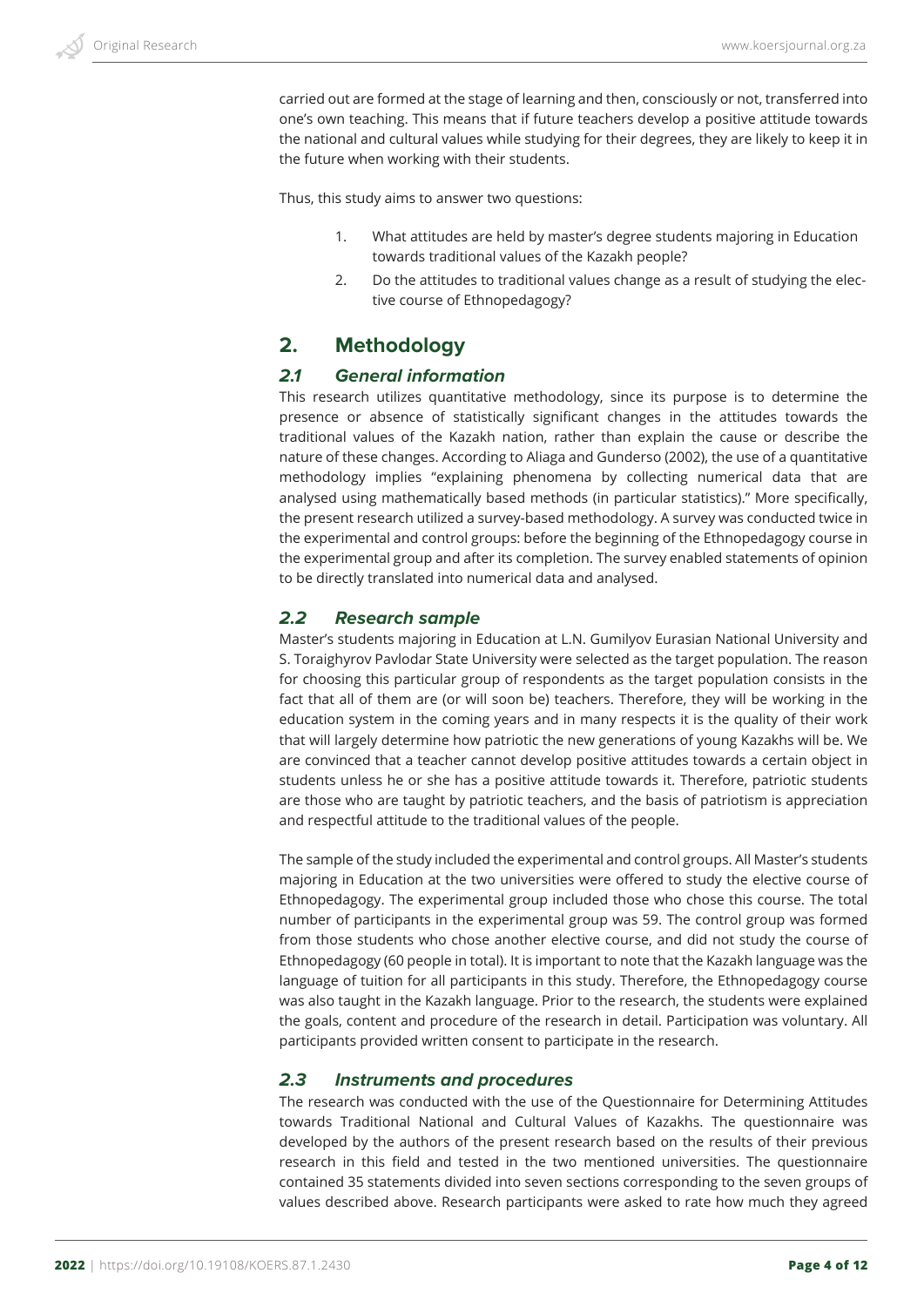with each of the statements on a 5-point Likert scale where 1 was 'strongly disagree' and 5 was 'strongly agree'.

In order to encourage participants to give honest answers, the survey was anonymous. Participants were not asked to provide any personal data, the only information that was processed in this research was their answers on a 5-point scale.

The first survey was conducted in the experimental and control groups at the beginning of the semester before the commencement of the course. It was aimed to reveal the initial state of the attitudes held by research participants. Then, within one semester, the experimental group studied the course of Ethnopedagogy. Not only did the course offer the fundamentals of ethnopedagogics as a science, but also emphasized the connection of folk education with the rich cultural and historical heritage of the Kazakh people. During the course, the role of rites, traditions, national games, music and folklore in the upbringing of the younger generation was shown. The pedagogical traditions of our ancestors were considered in unity with the national and cultural peculiarities of Kazakhs as a nation. Thus, within the framework of this course, there was an integration of axiological and subject content: the values of the people were considered as the foundation of people's traditions in the field of education and upbringing.

Teaching was carried out in accordance with the basic principles of constructivism in education (Bruner, 1960). Constructivism recognizes the uniqueness of each individual as the main value assuming that throughout our lives, each of us constructs his or her own unique understanding of the world around us. The key idea of constructivism lies in the fact that knowledge cannot be transferred to the learner in a "ready-made" form. The true interiorization of knowledge is possible only when it is the learner who creates (constructs) his or her knowledge. The role of the teacher in this case is to make certain changes in the learning environment, through which the student could build such cognitive structures that the teacher wants to transfer to him or her. In constructivist understanding, learning is an active process, not a passive one. Therefore, the learning process within the framework of this course was completely student-focused: there were a lot of independent, pair and group work, discussions, projects and presentations. Conditions were created for each student to take on the role of a researcher and explore the rich world of national culture and traditions.

After the completion of the course, the second survey was conducted among the master's students of the experimental group (who studied the course) and the control group (who did not study the course) using the same questionnaire.

## *2.4 Data analysis*

The score for each answer was in the range from 1 to 5 points. Each section of the questionnaire contained 5 statements. Consequently, the sum of points in each of the seven sections could be in the range from 5 to 25 points. The final score for all 35 answers was in the range from 35 to 175 points. The higher the result, the more significant the traditional values are for the respondent.

According to the key to the Questionnaire for Determining Attitudes towards Traditional National and Cultural Values of Kazakhs, the results from 35 to 104 points indicate a low level of acceptance of these values by a person. These values are not considered as personally significant. Such a person lives in isolation from the culture of his or her own people.

The result in the range from 105 to 139 points corresponds to the average level of acceptance of the values. Such a person in general identifies himself or herself with the native culture, outwardly demonstrates respect for its values, but does not always use these values as an internal guide in everyday life. This result indicates that the values are accepted by the person rather outwardly and superficially than internally and deeply.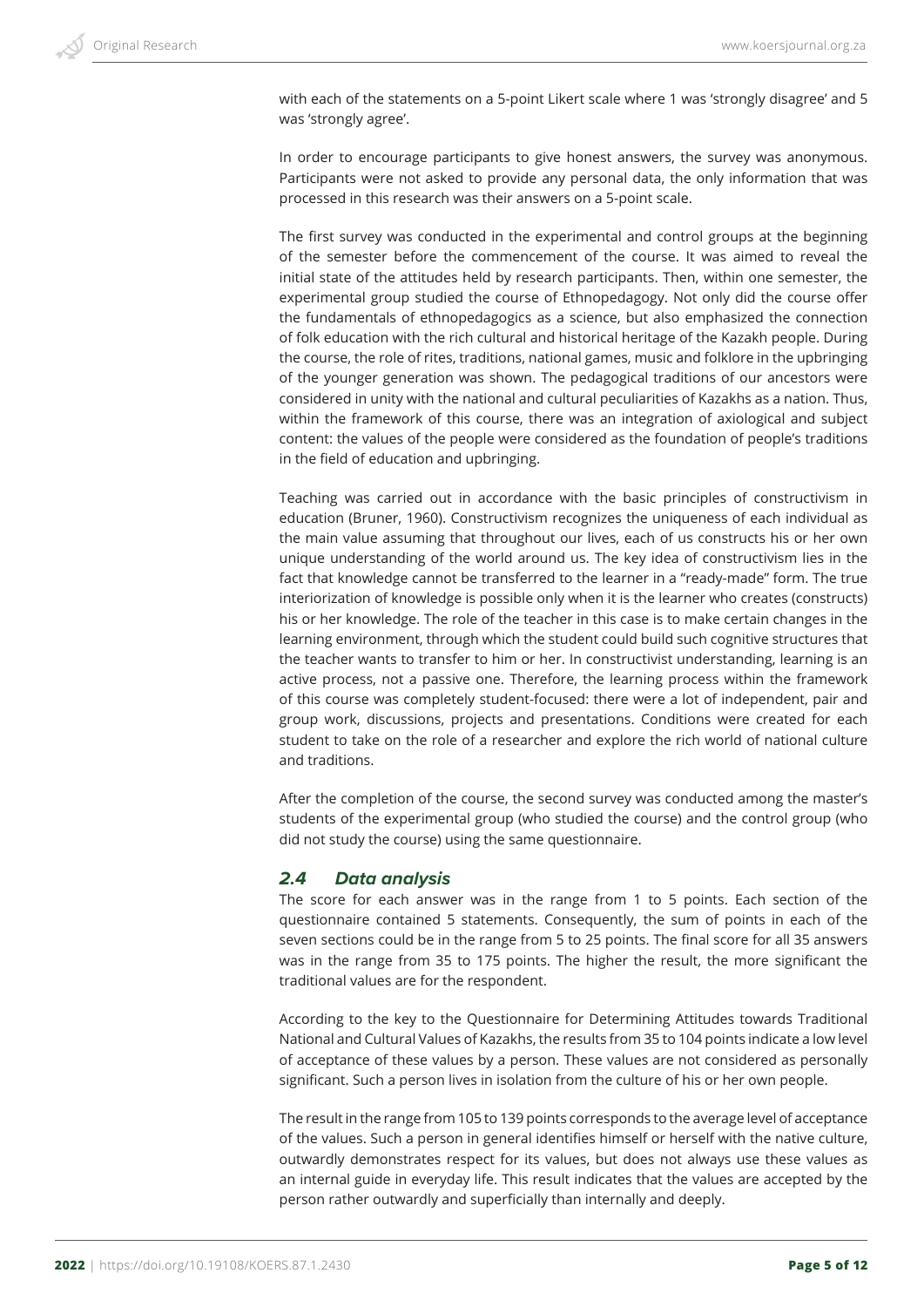The result in the interval from 140 to 175 points shows a high level of the values acceptance. Such a person does not just respect the values of his or her people and culture – these values determine their everyday life and become an integral part of themselves.

Mean scores were calculated for the experimental and control groups in each of the seven sections, as well as mean overall scores, and percentage of participants with low, medium and high levels of acceptance of the traditional national and cultural values of the Kazakh people. All scores were rounded to the nearest whole number.

# **3. Result**

## *3.1 Results of the first survey*

Figure 1 shows mean scores from the first survey in the experimental and control groups in each of the seven sections.





All participants' results are within the range from 14 to 19 points. In general, there are no significant differences between the results of the experimental and control groups. Students of the experimental group showed slightly better results in the sections "family and clan", "morality", "striving for knowledge", "mother tongue and culture", and "industriousness", while research participants from the control group scored slightly higher in "harmony with nature" and "beauty and creativity". It should be noted here that in all of the seven groups, the differences between the mean scores of members of the experimental and control groups did not exceed two points.

The total score for all seven sections is slightly higher in the experimental group – 118 points against 113 points in the control group. According to the methodological instructions to the Questionnaire for Determining Attitudes towards Traditional National and Cultural Values of Kazakhs, both these results correspond to the average level of values acceptance. The percentage of participants with high, medium and low levels of the traditional values acceptance in the control and experimental groups is shown in Figure 2.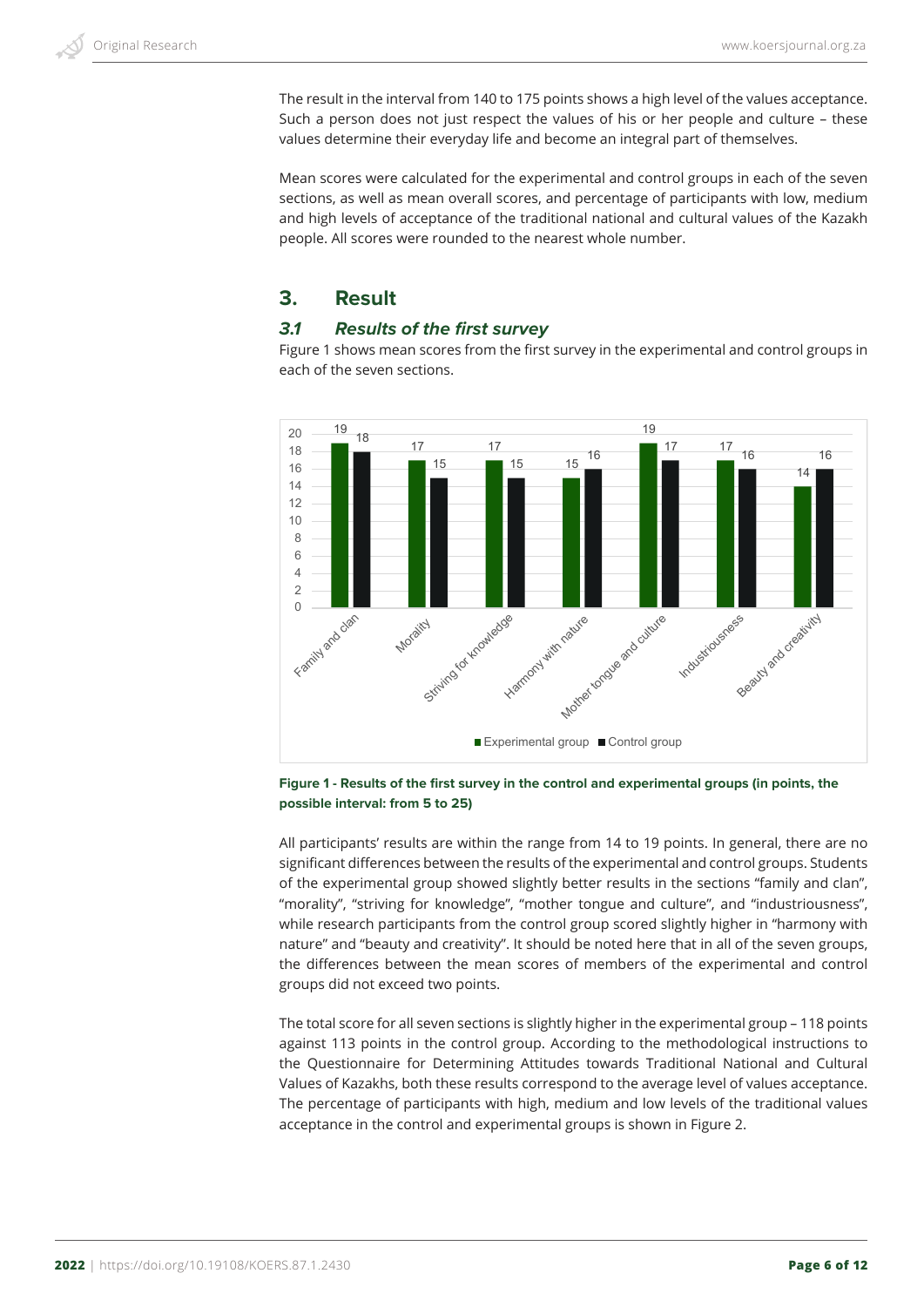



As Figure 2 shows, the medium level was the most common result in both groups (74.6 points in the experimental group and 76.7 points in the control group). However, due to the fact that the experimental group had 5.2% more students with a high level and 3.1% fewer participants with a low level of the traditional values acceptance, the final result in this group is several points higher than in the control group.

## *3.2 Results of the second survey*

Figure 3 shows the mean scores from the second survey conducted in the experimental and control groups after the finish of the course of Ethnopedagogy.



**Figure 3 – Results of the second survey in the control and experimental groups (in points, the possible interval: from 5 to 25)**

Speaking about the results of the second survey, three important points should be noted.

Firstly, in all seven sections of the questionnaire, the experimental group scored more points than the control one, while the results of the first survey showed an approximate equality between the groups. Secondly, compared with the results of the first survey, the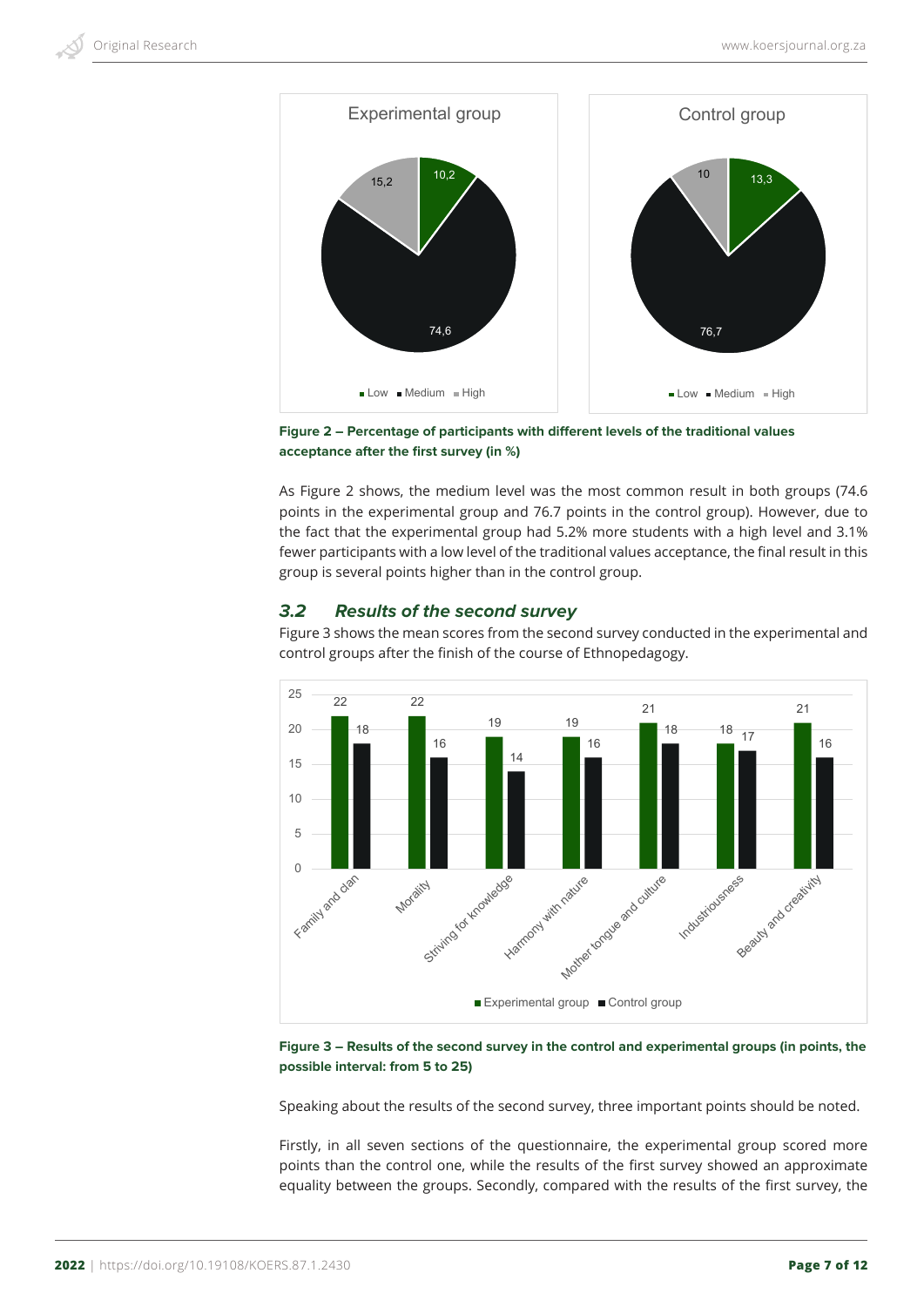results of the control group did not undergo any significant changes, which is clearly shown in Table 1.

| Section of the<br>questionnaire | <b>Results of the first</b><br><b>Survey</b> | <b>Results of the second</b><br>survey |
|---------------------------------|----------------------------------------------|----------------------------------------|
| Family and clan                 | 18                                           | 18                                     |
| Morality                        | 15                                           | 16                                     |
| Striving for knowledge          | 15                                           | 14                                     |
| Harmony with nature             | 16                                           | 16                                     |
| Mother tonque and culture       | 17                                           | 18                                     |
| Industriousness                 | 16                                           | 17                                     |
| Beauty and creativity           | 16                                           | 16                                     |

#### **Table 1 – The difference between mean scores from the first and second surveys in the control group (in points)**

As can be seen from Table 1, in three of the seven sections ("family and clan", "harmony with nature", "beauty and creativity"), the results remained exactly the same. In the other four sections, there was a slight decrease or increase, but such changes did not exceed one point.

Thirdly, a significant growth was noted in the results shown by the experimental group members in all seven sections. The difference between the results of the first and the second surveys in the experimental groups is clearly shown in Table 2.

| <b>Section of the</b>     | <b>Results of the first</b> | <b>Results of the second</b> |
|---------------------------|-----------------------------|------------------------------|
| questionnaire             | <b>Survey</b>               | survey                       |
| Family and clan           | 19                          | 22                           |
| Morality                  | 17                          | 22                           |
| Striving for knowledge    | 17                          | 19                           |
| Harmony with nature       | 15                          | 19                           |
| Mother tonque and culture | 19                          | 21                           |
| Industriousness           | 17                          | 18                           |
| Beauty and creativity     | 14                          | 21                           |

**Table 2 – The difference between mean scores from the first and second surveys in the experimental group (in points)**

The minimum difference was observed in the section "industriousness" – the growth here amounted to 1 point only. The most significant growth was noted in the following sections: "morality" (+5 points) and "beauty and creativity" (+7 points).

The total mean score for all seven sections in the experimental group was 142 points. This value is within the interval corresponding to a high level of the traditional values acceptance (140-175 points). Compared with the results of the first survey, there was a 24-point growth.

The mean score in the control group was 115 points. Compared to the results of the first survey, it grew by only 2 points and remains in the range corresponding to the medium level of the traditional values acceptance (105-139 points).

Figure 4 shows the percentage of students with a high, medium and low level of values acceptance in the experimental and control groups.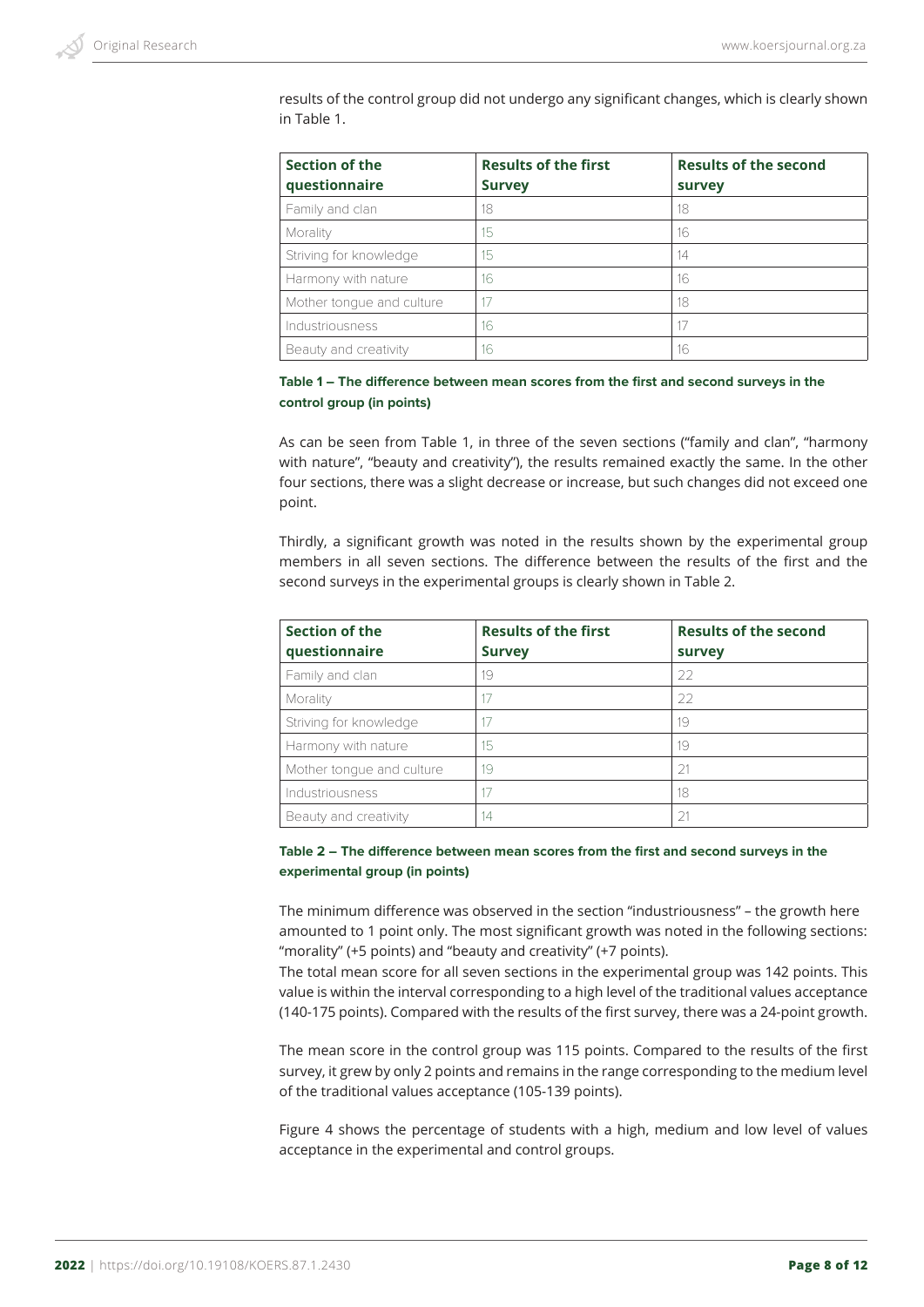



Thus, the number of master's students with a high level of the traditional values acceptance in the experimental group was 86% higher than in the control group (18.6 % and 10 % respectively), and the share of participants with a low level of the values acceptance was more than 2 times lower (5.1 % and 11.7 % correspondingly).

In comparison with the results of the first survey, changes in the control group were minimal. The share of participants with a high level of the traditional values acceptance remained at the level of 10%. There was a slight decrease in the percentage of people with a low level – from 13.3% to 11.7%. Consequently, owing to this, there is a slight increase in the number of master's students with an average level of acceptance of the traditional values – from 76.7% to 78.3%.

Changes in the experimental group were more significant. First, the share of participants with a high level increased to 18.6% (the result of the first survey: 15.2%). Secondly, the number of master's students with a low level of the traditional values acceptance decreased twofold – from 10.2% to 5.1%. Finally, some changes were also observed in the medium group – its share increased from 74.6% to 76.3%.

# **4. Discussion**

The results of the first survey showed that, even before the start of the experiment, 9 out of 10 participants demonstrated a medium or high level of the traditional values acceptance, which applies approximately equally to both the experimental group (89.8%) and the control group (86.7%). Such high results can be explained by the growth of the national consciousness among Kazakhs over the past 27 years. Since the country gained its independence in 1991, the state has implemented a number of large-scale programmes aimed at reviving the cultural heritage of the past (for example, Madeni Mura (Cultural Heritage), Rukhani Zhanghyru (Spiritual Revival), Tughan Zher (Native Land), etc.). All these programmes have contributed to popularization of the national culture, consolidation of the society and strengthening of patriotism.

In addition, the number of schools and classes with the Kazakh language of instruction is growing. In the early 1990s most of the students were taught in Russian, now the opposite is true: more than 70% of schoolchildren study in Kazakh. The number of college and university students enrolled in programmes with the Kazakh language of instruction also grows. Language is a mirror of culture and its most powerful tool. The language has accumulated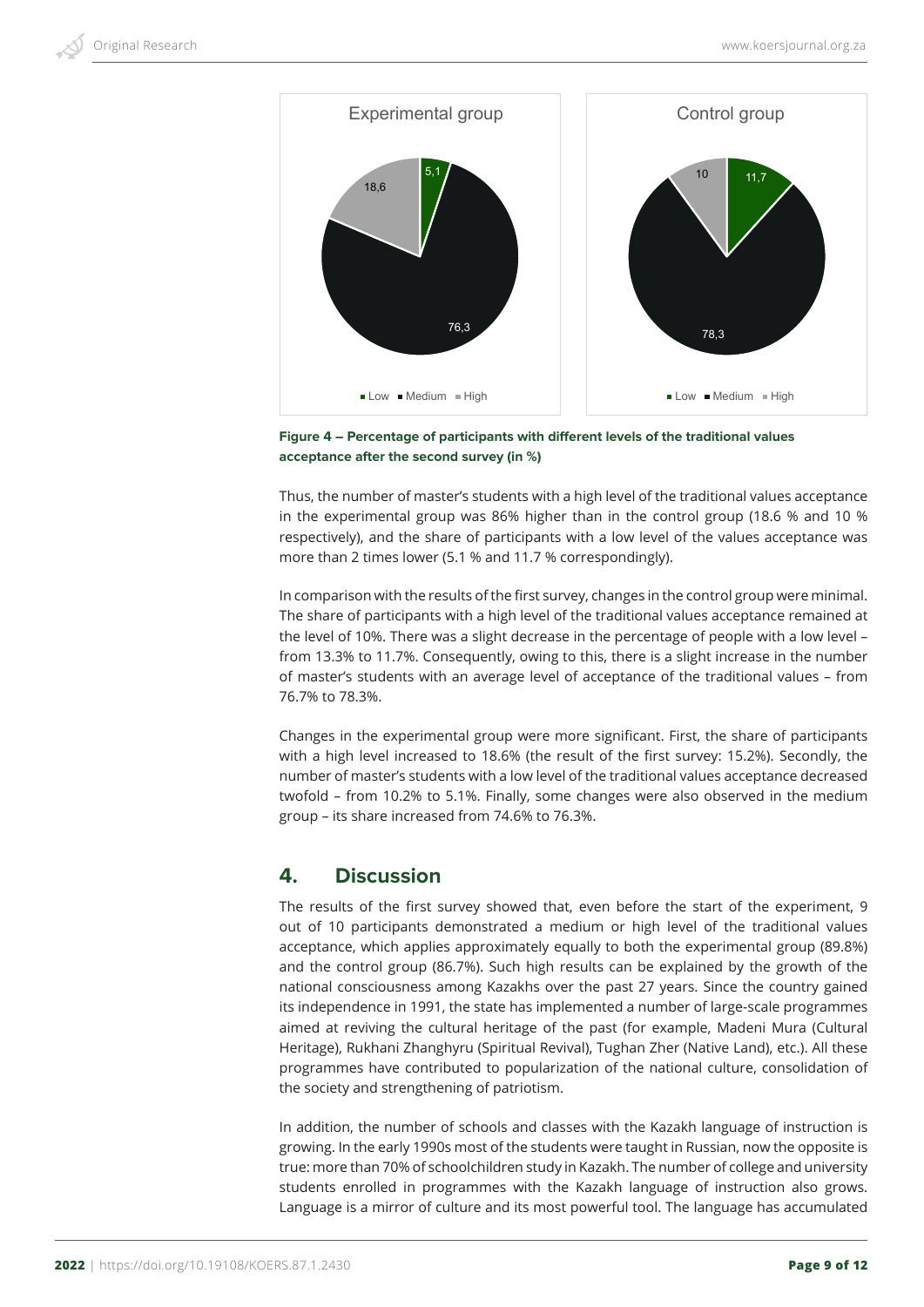centuries-old wisdom and experience of the people. Thus, immersion into one's native language means immersion into the culture of one's native people and, therefore, their values.

Thus, the first survey showed that in general, the research participants hold positive attitudes towards the traditional values of their people. The results of the second survey were supposed to give an answer to the question whether studying a course in Ethnopedagogy could cause further improvements in these attitudes.

As mentioned earlier, one of the two sections where the most significant growth was shown was "morality" (+5 points). Such growth was made possible by the fact that the system of people's moral values constitutes the very foundation of ethnopedagogy. The goal of education and upbringing is to prepare young people for life in society, which would be impossible without introducing them to the system of moral norms in this society. Therefore, the central place in the content of the course was occupied by the problem of moral qualities development by means of folk pedagogy.

It should be noted that other researchers also emphasize the positive influence of ethnopedagogy on the development of morality in students. For example, Valiakhmetova and Salpykova (2015) proved that the course of ethnopedagogy has a beneficial effect on the development of empathy in students. Makhsudzhonova (2014) also stresses the role of ethnopedagogy in the spiritual and moral development of students and emphasizes that adherence to the principles of ethnopedagogy in teaching contributes to harmonious development of the individual.

"Beauty and creativity" was the second area in which a significant growth was noted. It is important to point out that the lowest results in the first survey were shown in this area. Modern young people may know quite a lot about contemporary Western music bands, actors and other celebrities and at the same time, not be familiar with the works of their fellow country-men. The same is true about the creative heritage of the previous generations. Ethnopedagogy, on the contrary, recognizes national art and folklore as important tools for upbringing and education. Consequently, one of the course aims was to introduce the students to the richness of the cultural heritage of the Kazakh people, with special attention to national arts, crafts and folklore. This exposure was likely to be the cause of a significant change in attitudes evidenced by the results of the second survey.

Getting familiar with folk art contributes to the development of a sense of beauty in students. Therefore, creativity plays an important role in the upbringing and spiritual development of students. Utesheva and Yerkibayeva (2014) came to a similar conclusion in their study.

An important role in the achievement of this result was played by applying the constructivist approach to teaching this course. Due to this, Master's students were actively involved in all types of learning activities. They participated in the search for new information, made presentations, held discussions, and formulated their own conclusions. Such independence allowed each of them to construct their own vision and understanding of the traditional values of Kazakhs. New knowledge was not presented to them in a ready-made form, it had to be built through independent research, personal experience, and exchange of opinions with groupmates. Therefore, it is not surprising that such knowledge was perceived as important and meaningful for them personally, which is clearly evidenced by the results of the second survey.

Thus, the second survey clearly showed that the course of Ethnopedagogy contributed to the formation of a more positive attitude to the traditional values of the people. Significant changes were observed in the experimental group regarding all seven areas under consideration. In each section, the results shown by the experimental group were higher than those demonstrated by the control group, sometimes by quite a wide margin.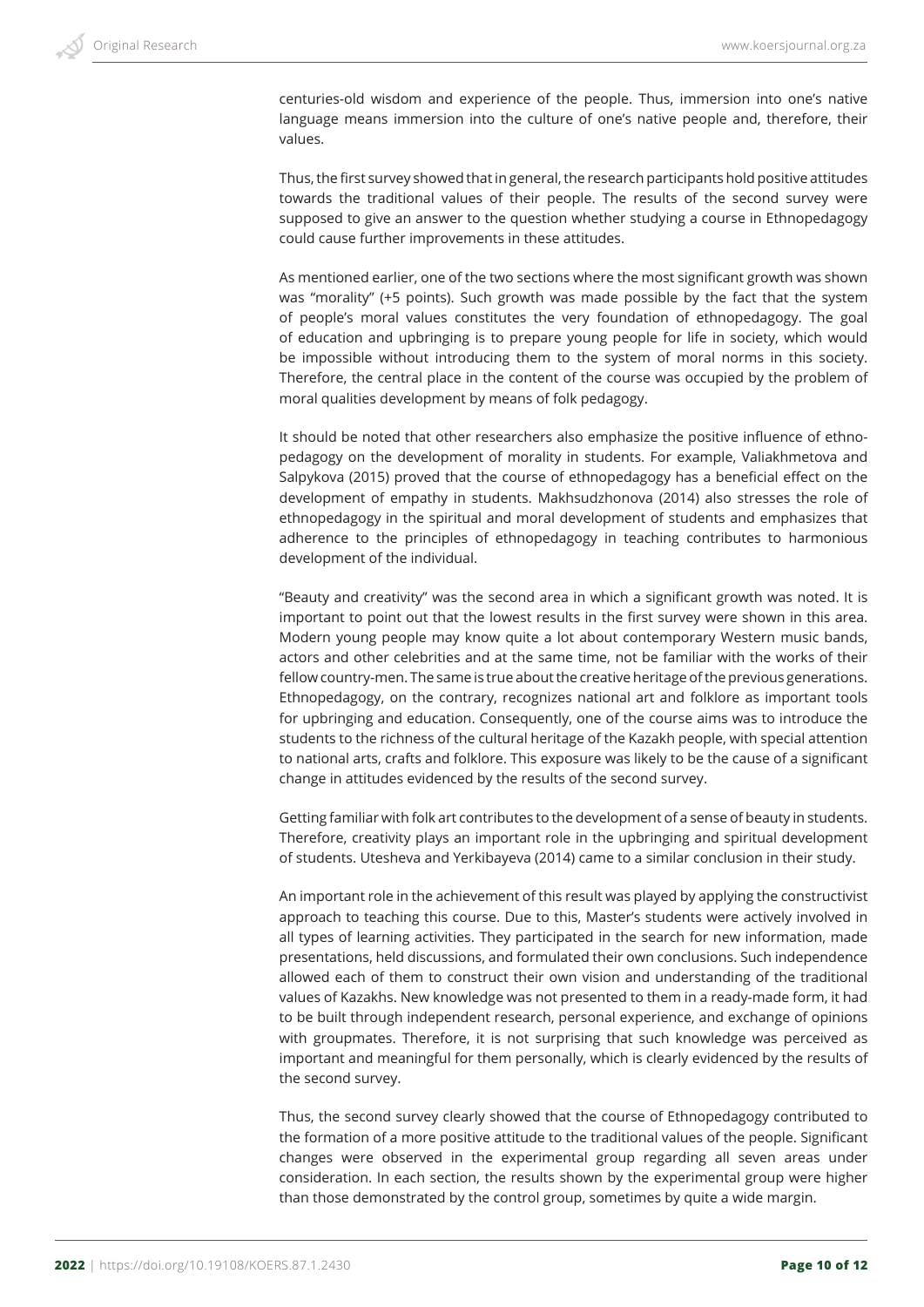# **5. Conclusion**

Answering the first of the questions formulated in the introduction, it can be stated that the attitudes of master's degree students majoring in Education to the traditional values of their people were in general positive. Despite some gaps in knowledge (for example, in the field of the national art and folklore), one can argue that traditional values play an important role in the lives of these people.

Answering the second question, one can safely say that the course of Ethnopedagogy caused a change in attitudes towards these values among the research participants. Having been shown the history of folk pedagogical thought and its inseparable connection with the culture, traditions and customs of the people, the master's students were challenged to rethink the importance of their people's traditional values in their own lives.

Preserving one's cultural identity in the era of globalization has become a topical issue for many nations around the globe. A solid foundation of spirituality was laid by Kazakhs in the past, and it forms an axiological basis for the nation's subsequent development. It is therefore evident that the traditional values accumulated over the long history of the nation's development can ensure the survival and strengthening of Kazakhs' national identity.

It is thus important to develop a respectful attitude to the traditional values of Kazakhs, first of all, among teachers. Only then they will be able to help their students build the same attitudes. Therefore, an extensive national and cultural component should be integrated into the content of pedagogical education. There should be not one, but several mutually reinforcing courses.

Speaking about the prospects for further research in this area, it should be noted that there is a need to develop and implement courses of a new type at both pre-service and in-service levels of teacher training. In such courses, current issues of teaching staff training should be systematically integrated with issues of instilling patriotism, love for the Motherland and respect for the culture and traditions of one's people. A strong and bright future can be built only by bridging the present with the past.

# **References**

- Abdrasilkyzy, А. 2014. *Vozrozhdeniye traditsionnykh tsennostey kak sposob profilaktiki radikalnoy ideologii [Revival of traditional values as a way to prevent radical ideology]* (in Russian). Retrieved on February 18, 2018, from http://kazislam.kz/ru/maqalalar/item/6321-vozrozhdenie-traditsionnykh-tsennostejkak-sposob-profilaktiki-radikalnoj-ideologii
- Akhmetova, Sh. 2014. The Ethnopedagogics of Kazakhstan: the Formation and Development. *World Applied Sciences Journal 29 (8)*, 1050-1054.
- Aliaga, M., & Gunderson, B. 2002. *Interactive Statistics*. Thousand Oaks: Sage.
- Bruner, J. 1960. *The Process of Education*. Cambridge, MA: Harvard University Press.
- Burger, H. G. 1971. *Ethno-pedagogy: a Manual in Cultural Sensitivity: With Techniques for Improving Crosscultural Teaching by Fitting Ethnic Patterns (No. 2)*. Southwestern Cooperative Educational Laboratory.
- Gibson, S. 2007. *Globalization and its Effect on Cultural Diversity*. Retrieved on February 18, 2018,from http://etec.ctlt.ubc.ca/510wiki/Globalization\_and\_its\_Effect\_on\_Cultural\_Diversity#Negative Influences
- Johnson, M. 2012. Bilingual degree teacher's beliefs: A case study in a tertiary setting. *Pulso Revista de Educación*, 35, 49-74.

Labeș, S. A. 2014. Globalization and Cultural Identity Dilemmas. *CES Working Papers – Volume VI, Issue 1*.

Makhsudzhonova, A.K. 2014. Rol' etnopedagogiki v razvitii sovremennoy sistemy vospitaniya [The role of ethnopedagogy in the development of modern education system] (in Russian). *Fan-Nauka*, 7 (34), 27-29.